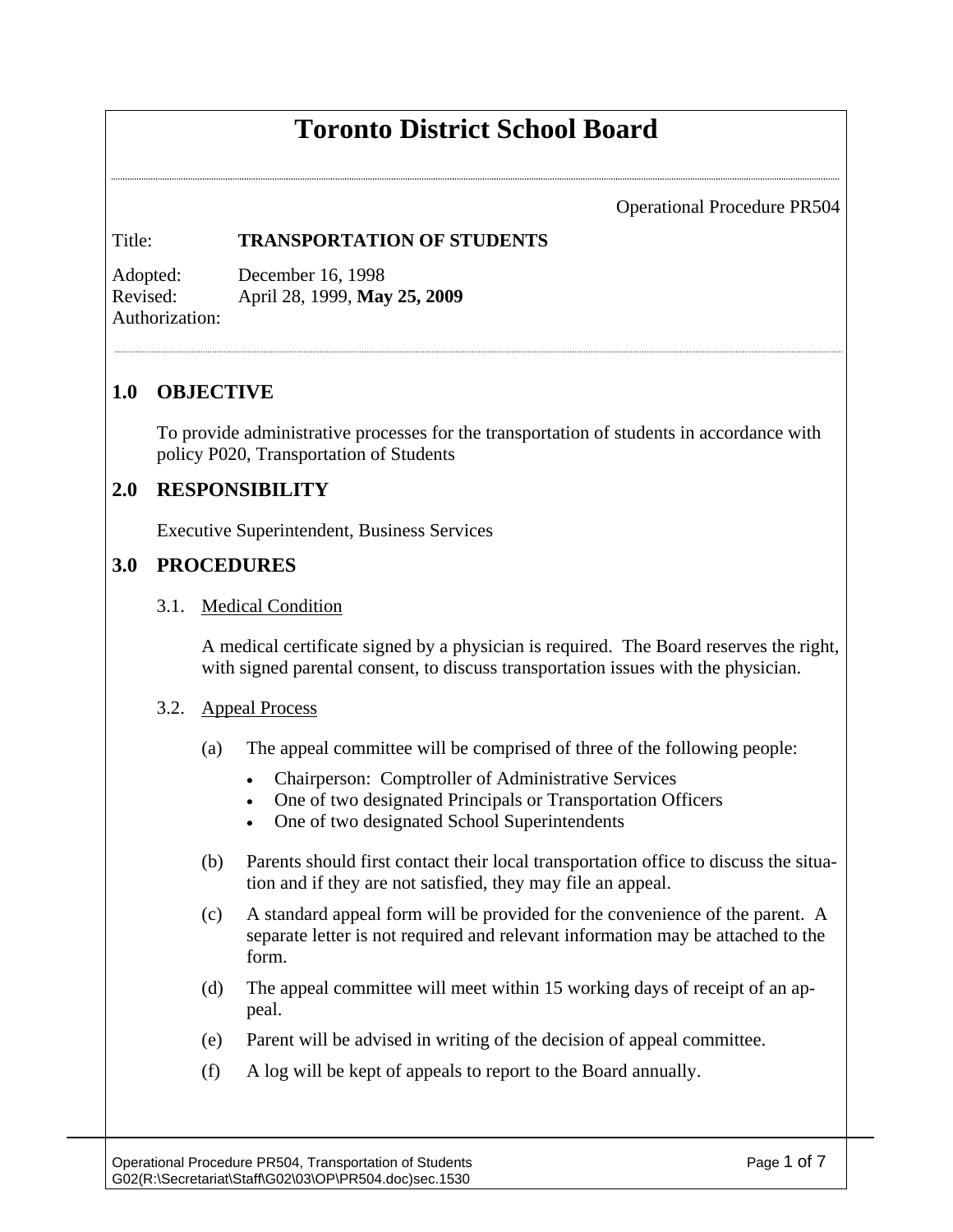- (g) Appeals will be made if there is a major difference of policy interpretation for eligibility regarding medical, distance or safety criteria.
- (h) An appropriate representation (e.g. preferably an out-of-school-area Transportation Officer or Principal) of appeal members should be made based on the nature of the appeal.
- (i) In order to ensure continuity, the Manager of Transportation will review all appeals for consistent application of policy.
- (j) Any exemptions outside the policy will be reviewed on an annual basis.
- (k) The pool of designated members for the appeal committee should be representative of all of the quadrants of the city.
- (l) A final appeal would be made to the Comptroller of Administrative Services.
- (m) A parent may appoint a fourth member to the appeal committee, someone who has no vested interest in the outcome of the appeal.

#### 3.3. Summary Of Mandatory Performance Requirements

- (a) *Insurance Coverage* Each respondent will be required to carry a minimum \$20 million coverage, combined per vehicle, per accident, for passenger and road hazard liability insurance.
- (b) *Radio Communication* Each vehicle must be equipped with a two-way radio online to a base station at each division's Transportation Department.
- (c) *Pick-up Times* To be no earlier than 7:30 a.m.
- (d) *Drop-off Times* To be no earlier than thirty (30) minutes prior to school start time.
- (e) *Wait Time for Pick-Up* Drivers must wait a minimum of two minutes.
- (f) *Student Travel Time* To be 1.25 hours maximum under normal conditions (may be longer with Board approval).
- (g) *Seat-belts* All vehicles 48-passenger or larger are not required to have seatbelts.
- (h) *Child Seating and Restraint Systems (Car Seat, Booster Seats* Car seats may be used on 20-passenger buses for the daily home-to-school transportation of students where the parent provides the car seat. Trained staff from the bus company will install the child seating on the bus. The seating must remain on the bus until the end of the school year.

Child seating and restraint systems Update: June 2005

 $\alpha_{\text{p}}$  tive in school boards. Requirements for taxis and other commercial vehicles is also to be determined. The Ontario government's Bill 73, *An Act to Enhance the Safety of Children and Youth on Ontario's Roads*, was passed on December 6, 2004. Police officers will begin charging individuals as of September 2005. The legislation applies to private vehicles. Therefore, school principals must ensure that if students are being transported in a private vehicle and meet the requirements in section J.4(c)(i), that the legislation is followed. The Ministry of Transportation has not yet clarified issues of funding for this initia-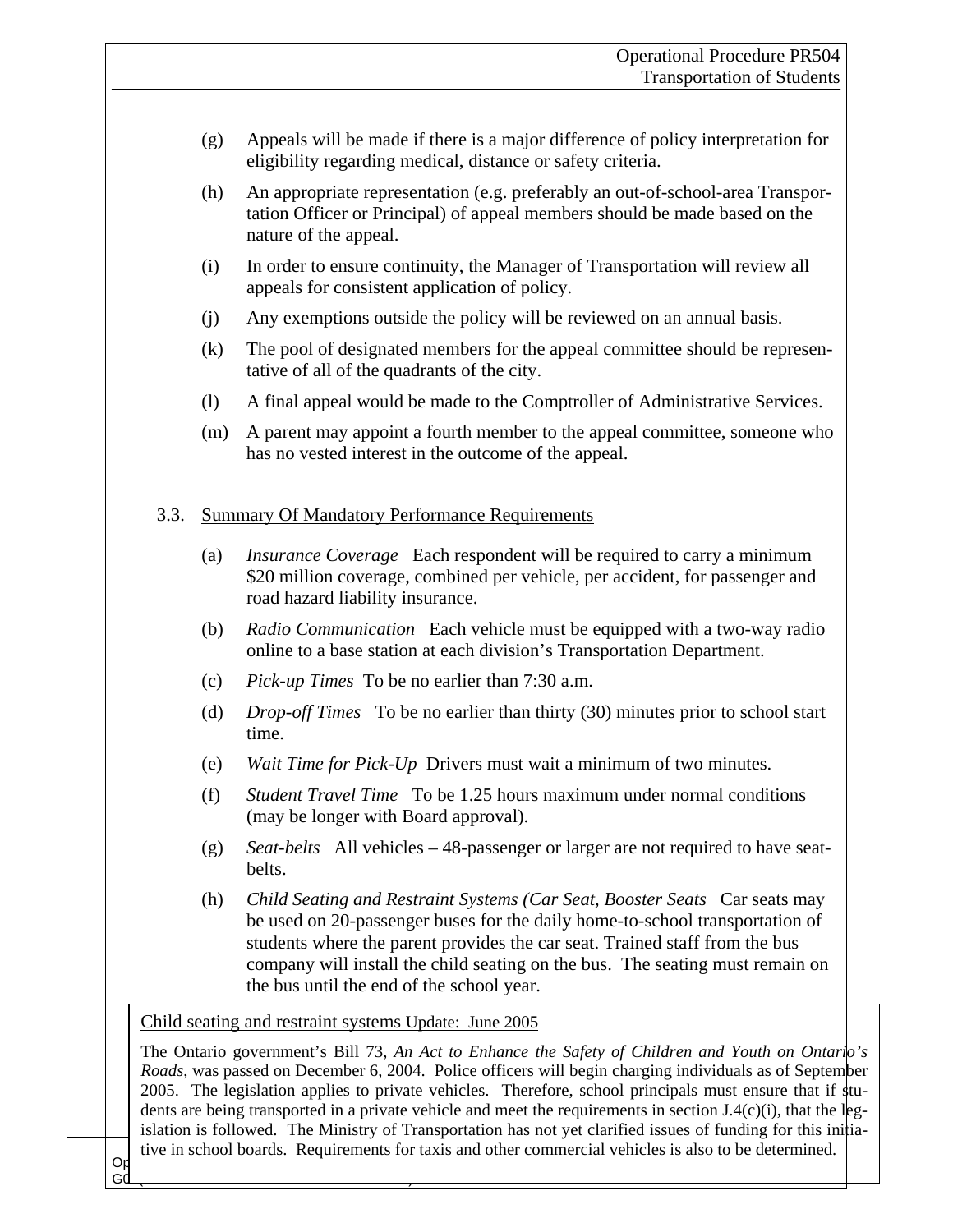- (i) *Age of Vehicles* Twelve (12) years maximum for 72-passenger buses or larger and ten (10) years maximum for all other vehicles.
- (j) *Subcontracting* No subcontracting is permitted without written approval.
- (k) *Noon-hour Drop-off Times* Kindergarten students must not be dropped off earlier than ten (10) minutes prior to start time.
- (l) *First Aid Training* All drivers must have a current and valid certificate in first aid and receive Epipen training.
- (m) *Seat-belt Cutters* All vehicles must be equipped with an appropriate number of seat-belt cutters.
- (n) *Childproof Locks* All vehicles, up to but not including 16-passenger capacity, used on a regular basis, must be equipped with childproof locks.
- (o) *Harness or safety vest* Where required and approved by the parent/guardian, the Board will provide harness or safety vests. Drivers will be instructed as to how to properly install them by the carrier.

#### 3.4. Staggered School Hours

Altering school start and end times can result in reducing the number of vehicles required to transport students. When implementing staggered school hours the following guidelines should be adhered to:

- (a) The Transportation Department will identify the participating school or groups of schools.
- (b) Consultation to implement staggered school hours would involve:
	- Superintendents
	- Principals
	- School staffs
	- School councils
	- Parents
	- SEAC, when appropriate
	- **Trustees**
- (c) The consultation process will be completed by the end of March for implementation the following September.
- (d) Once a school has been identified as a staggered-hours school, the school's start and end times can only be changed by the appropriate Superintendent of Schools.
- (e) School start times shall not be altered by more than 30 minutes.
- (f) School start times shall not be altered unless vehicle reduction can be achieved.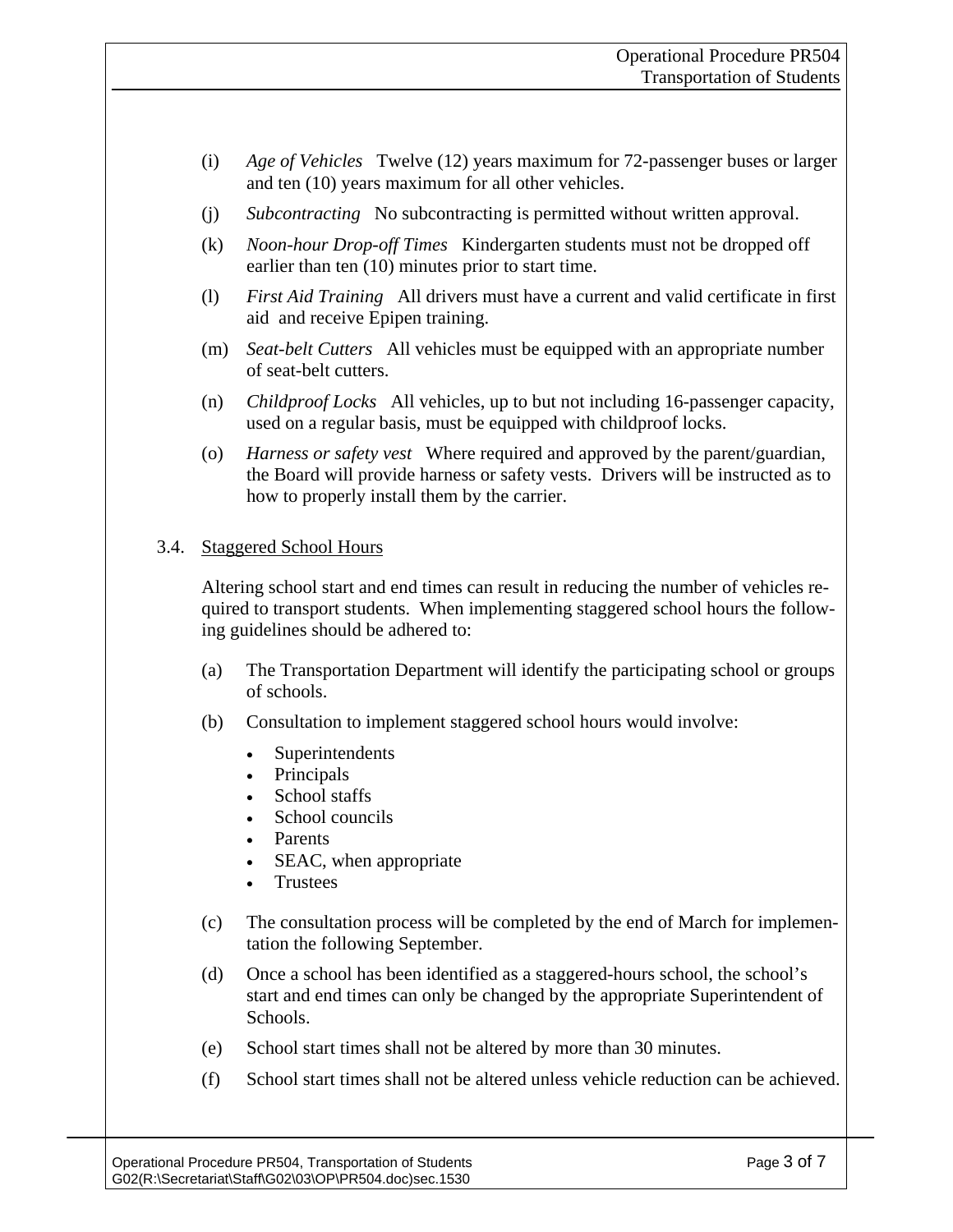## 3.5. Empty Seat Procedure

- (a) The Transportation Department will determine the number of seats available by the last week of September.
- (b) The school principal or designate (at the receiving school) may choose to identify students who live in the attendance area to fill available seats. Cancellation will occur if an eligible student requires transportation.
- (c) A list of students identified under the Empty Seat procedure will be forwarded to the Transportation Department.
- (d) Accommodation for non-eligible students will be for the current school year only and will not carry over to the following school year.
- (e) Accommodated students may be removed by the school principal at any time due to policy or funding changes.
- (f) New routes will not be established to accommodate the students.
- (g) The Empty Seat procedure does not apply to students wishing to attend special programs at their request.
- (h) Mid-day routes are intended for kindergarten students and students attending half-day programs only.
- (i) The Empty Seat Procedure is not eligible for appeal.

## 3.6. Transported Special Education Students

- (a) Transportation should be discussed with parents when a special education placement is offered at another school to identify if special transportation arrangements are required. If the student is not eligible for transportation according to the Policy of the Board, parents should be so informed. If the sending school is unsure about the eligibility of the student for transportation, parents should be informed that transportation staff will determine eligibility and will inform the *receiving school*.
- (b) It is the responsibility of the *sending school* to have the parent complete a current student application form and forward it to the area transportation office once the school completes the school section. The area transportation office will forward a copy of the application, with the appropriate notations, to the *receiving school*.
- (c) The *receiving school* staff should check student application forms as they are returned to the *receiving school* by the area transportation office. The form will indicate whether a student has been approved to be transported. The *receiving school* should ensure that students requiring transportation are included on the list of transported students sent to the *receiving school* in late August.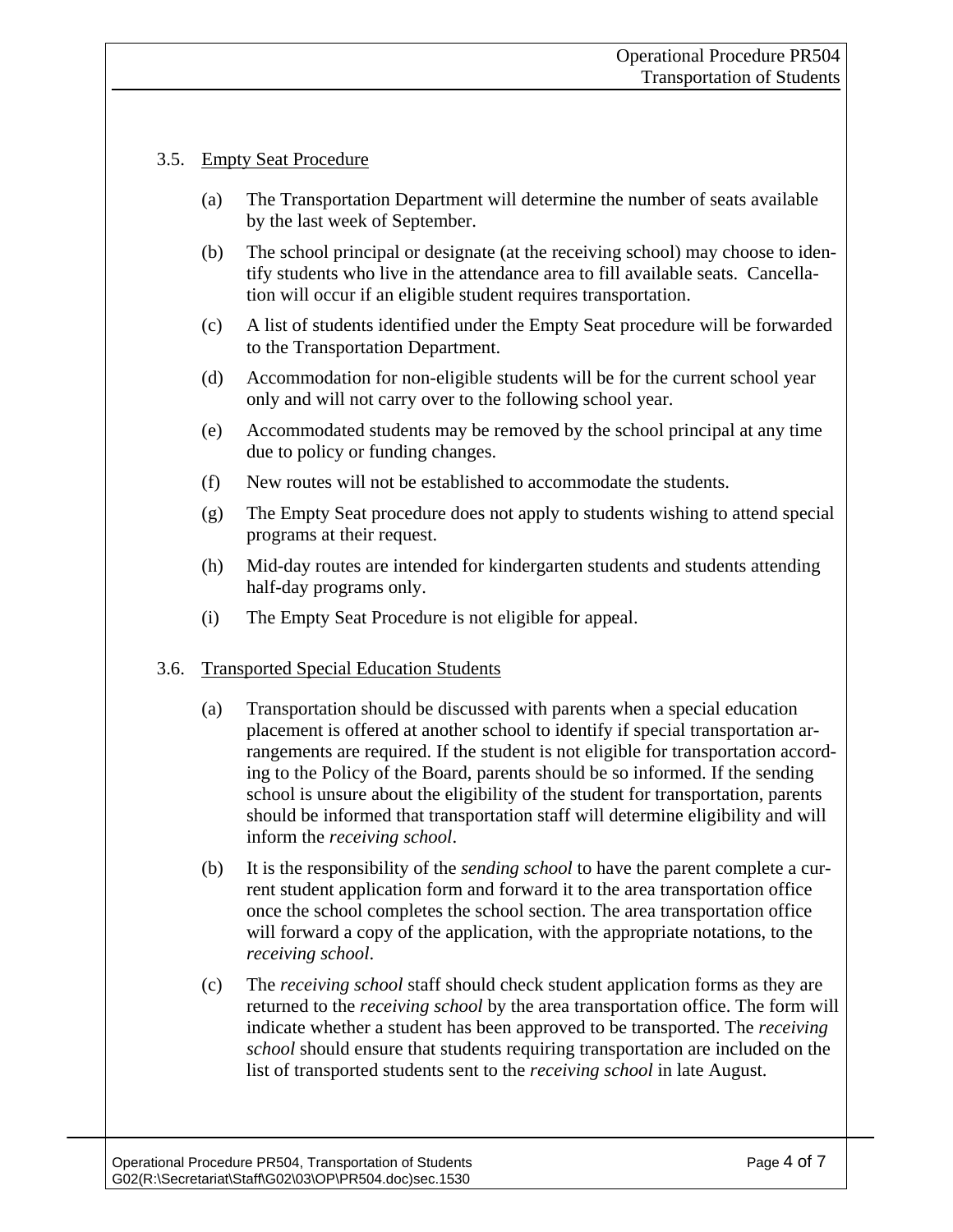- (d) The Transportation Policy of the Board applies to all students including special education students, except as noted in this document. JK-5 students living 1.6 km or more from their designated school are eligible for school bus transportation. Students living less than that distance who either have a physical disability that severely limits walking or who function at less than the JK level may be eligible for transportation. Parents who are required to walk students to different schools in different directions for more than 1.6km may have the special education student transported by school bus.
- (e) Depending on distance and traffic conditions, students travelling long distances may be on the bus for up to 1.25 hours as allowed by Board Policy.
- (f) Eligible students in DD (formerly DH), ME, Diagnostic Kindergarten, Physical Programs, KELI, KIP, Primary LD, Primary Gifted, Primary Behavioural, Primary Diagnostic, Primary Autism Transition will receive **automatic doorto-door services**. Other students, except at the specific request of the principal, will receive **school-to-school transportation**.
- (g) Students in grade 6-8 and living less than 3.2km from their designated school are not eligible for transportation unless they have a physical condition that severely limits walking, or their conditions are such that they would be at risk traveling to and from school. If a student functions at less than grade 6, the 1.6 km distance criteria may be applied and school bus transportation may continue. Students beyond 3.2km are required to use public transit unless the principal identifies these students as being unable to handle public transit. The cost of the tickets is covered by the Student Transportation budget. Please refer to operational procedure PR668 on how to order tickets.
- (h) Students in grades 9-12 and living less than 4.8km from their designated school are not eligible for transportation unless they have a physical or other condition that severely limits walking. Students beyond this distance would normally be required to use public transit unless they are attending programs that are clearly identified as serving students who are not capable of handling public transit on their own. The cost of the tickets is covered by the Student Transportation budget if the family has financial need.
- (i) There is no need to complete a new student application form for students who will remain in the same school for the following year. The area transportation office will send rollover lists including students on buses, wheelchair vehicles, mini-vans, taxis or TTC to principals. Included in the memo to principals will be instructions to cross off the names of students not returning, and to complete transportation forms for students transferring to new schools and requiring transportation. School staff should contact parents to confirm that the address information will be valid for the following September.
- (j) It is critical that the rollover lists returned to the area transportation office include a notation for students with special circumstance; i.e. a grade 5 student who is unable to use public transit for grade 6 or does not meet the 3.2km criteria and requires school bus transportation. Please check with your area trans-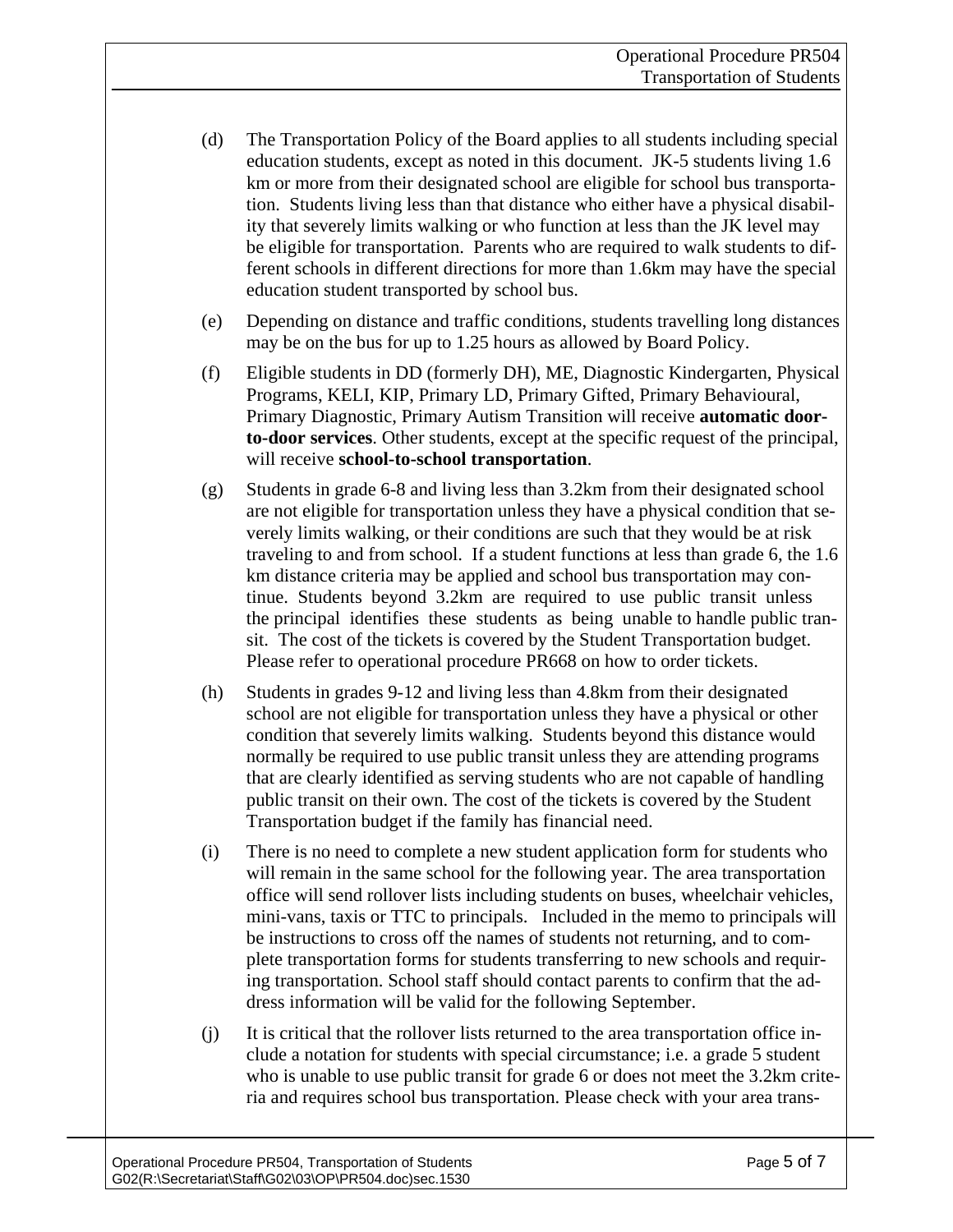portation office if in doubt about distances and eligibility. In the case where the student attends school A and is identified to attend a special program at school B, school A is the *sending school* and school B is the *receiving school*.

(k) Only **new** students entering into a Special Education Program for the first time need to complete a Student Transportation Application form. The form can be obtained from your child's local school and submitted to Student Transportation Services no later than the end of May. Parents will be advised by the local school regarding a student's eligibility for bus service.

NOTE: Changes or additions received the last week in August may result in a waiting time of up to ten business days before students receive transportation. Please provide parents with Student Transportation Department contact numbers so parents can call to confirm their child's status during the summer.

### 3.7. Guidelines for the Transportation of Special Education Students to Section 27, Psychiatric and Day Treatment Centres

- (a) Within Toronto
	- (i) Transportation may be provided when the following criteria have been met:
		- The student shall qualify by reason of residence and age for admission to a public elementary or secondary school within Toronto.
		- The student shall have been recommended by a psychiatrist.
		- The appropriate department within the Board shall recommend or concur with such placement.
	- (ii) The provision of transportation shall be governed by the following:
		- A student may be provided with up to two trips per day (home to program and program to home).
		- A half-day entitlement (4- and 5-year-olds) does not preclude transportation to a Section 27, psychiatric or day treatment centre the other half-day.
		- Transportation will be provided for full or half-day programs.
		- In very special circumstances, deviations from these guidelines may be made if approved by the Special Education Committee of Superintendents.
- (b) To and From Facilities Outside Toronto

Students attending a facility in a residential setting outside Toronto, such as an Ontario school for the blind or deaf, a developmental centre or a psychiatric facility designated as such under the Mental Health Act, and who qualify by reason of residence and age for admission to a public elementary or secondary